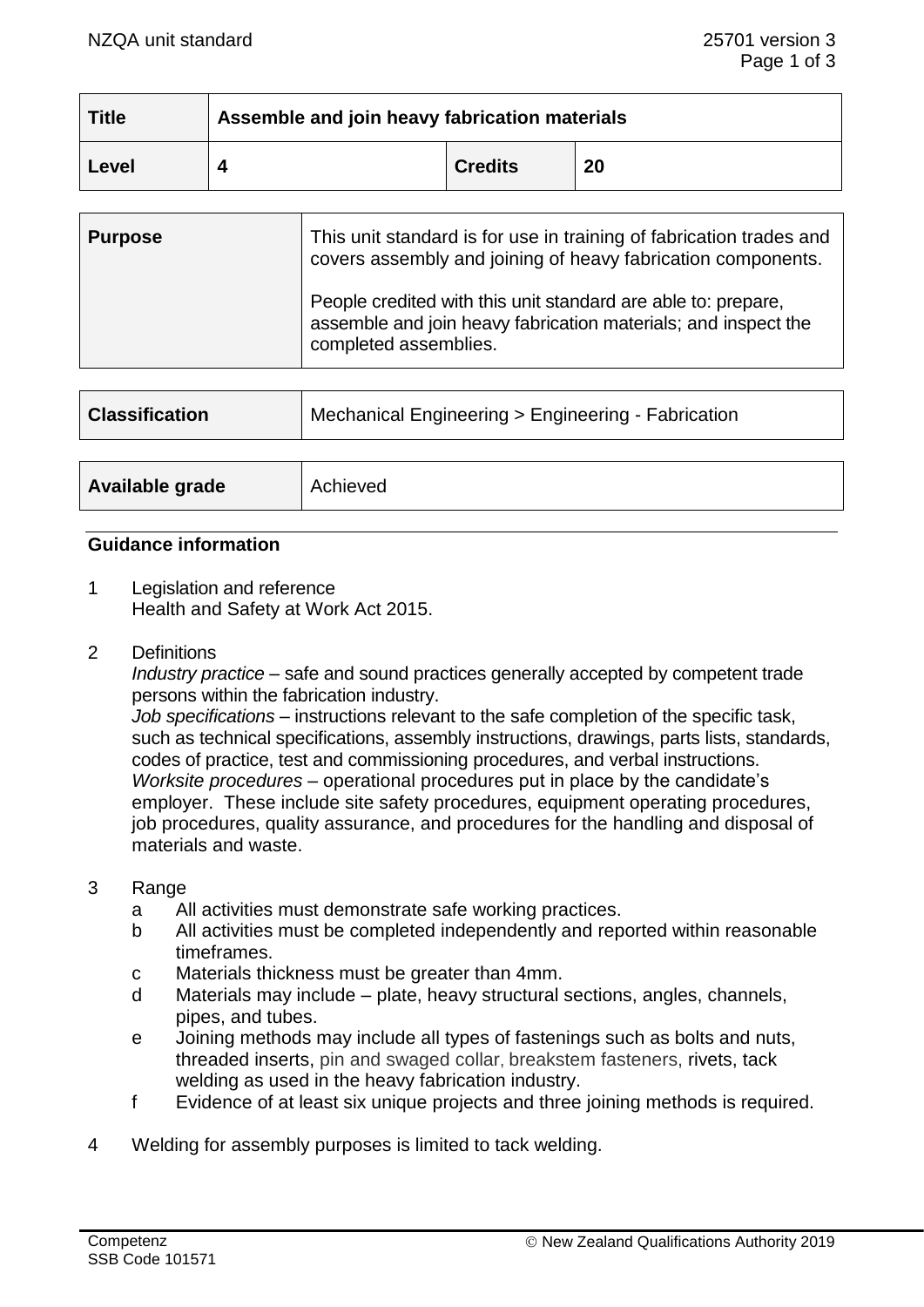5 Timeframe

All activities are expected to be completed within commercially acceptable timeframes.

# **Outcomes and performance criteria**

### **Outcome 1**

Prepare, assemble and join heavy fabrication materials.

### **Performance criteria**

- 1.1 Work is planned in accordance with job requirements.
	- Range verification of requirements and joining methods, planning of work sequences, identification of potential problems, alignment of fabrication materials, tools and equipment.
- 1.2 Workplace safety procedures are followed.
	- Range examples are use of personal protective equipment, checking of equipment for faults, use of fume extraction equipment, elimination of risk of fire or explosion, protection from arc radiation.
- 1.3 Materials are assembled and joined in accordance with job specifications, industry practice, and worksite procedures.

Range may include – jigs and fixtures.

- 1.4 Datum points and lines are used to aid assembly and alignment of fabrication materials in accordance with job specifications.
- 1.5 Assembly tools, and where appropriate, machinery are used in accordance with industry practice.
- 1.6 Distortions are corrected by mechanical or thermal means to meet job specifications in accordance with industry practice and worksite procedures.
- 1.7 Tools, machines, and equipment are cleaned, and waste materials disposed of in accordance with workplace procedures.

## **Outcome 2**

Inspect the completed assemblies.

#### **Performance criteria**

2.1 Assemblies are inspected for compliance with specifications and any deviations are rectified.

Range visual examination, tolerance checks, dimensional checks.